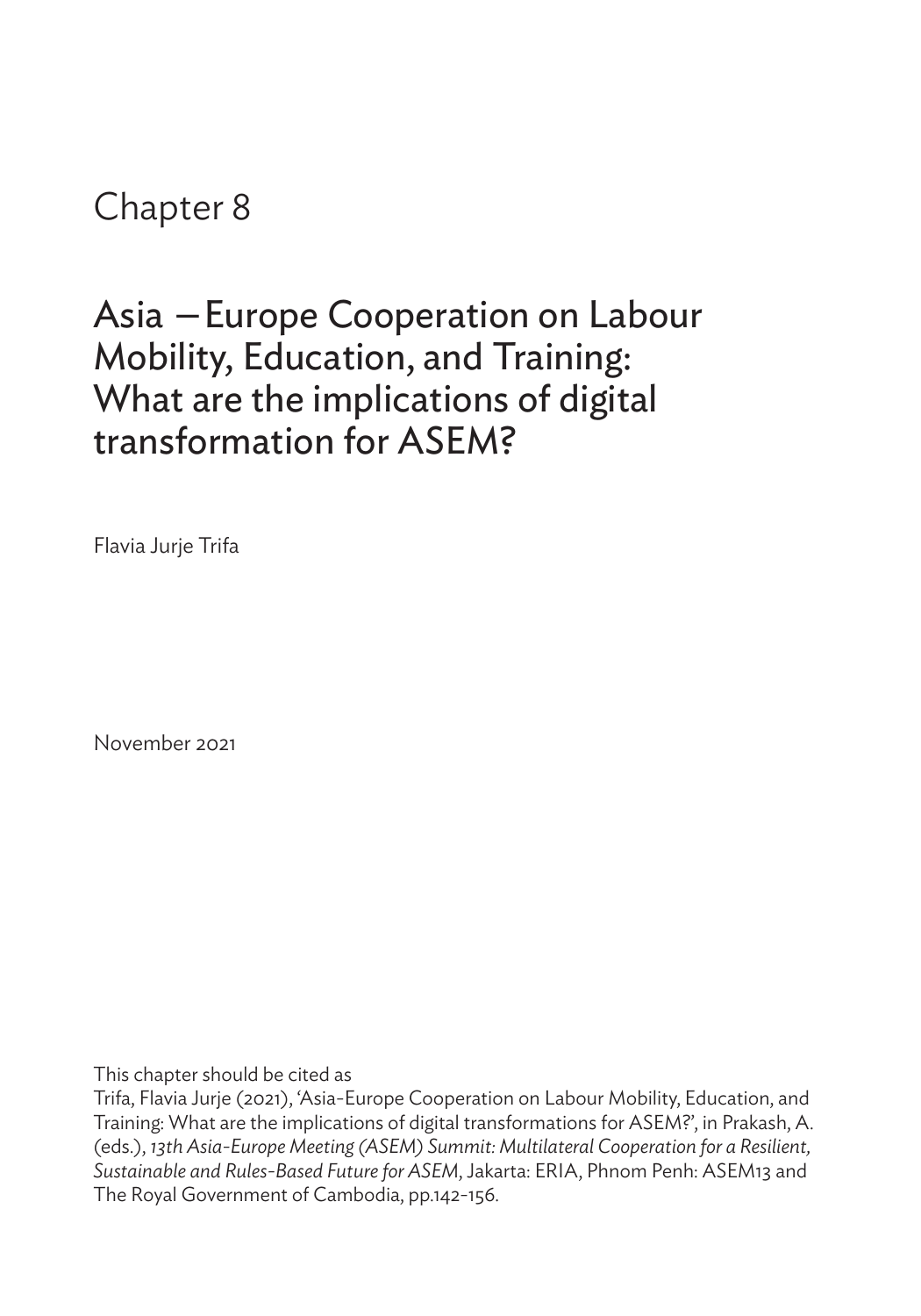# Asia–Europe Cooperation on Labour Mobility, Education, and Training

## WHAT ARE THE IMPLICATIONS OF DIGITAL TRANSFORMATIONS FOR ASEM?

#### FLAVIA JURJE TRIFA

8

#### **Introduction**

Over the past 24 years, the Asia–Europe Meeting (ASEM) has played a key role as a forum for dialogue and cooperation in connecting Asia and Europe. ASEM has become an emblem of cooperation and connectivity between the two regions. With advances in technology and innovation, as well as digitalisation in a wide range of issue areas, innovative cooperation approaches are envisaged in an array of sectors, including economic and financial matters, investment to new locations, sustainable growth, and, not least, the movement of people.

In light of the upcoming Cambodian chair of the 13th ASEM Summit (ASEM13) in 2021, this chapter contributes to the plenary study on 'Asia–Europe Connectivity and Cooperation: Ensuring Inclusive and Sustainable Growth Amidst New Global Challenges', by focusing on the dimension of people-to-people connectivity and discussing how digitalisation impacts on human mobility. To this end, it will explore formal and informal cooperation instruments between Asia – in particular, the Association of the Southeast Asian Nations (ASEAN) – and Europe – namely, the European Union (EU) – with regard to labour mobility and migration, education, and training. As the main regional integration frameworks from the two continents, which are part of ASEM, both the EU and ASEAN have developed different mobility policies and are cooperating on a wide range of areas linked to the mobility of people. Building on the practices within the EU and ASEAN, this contribution will discuss how these experiences could be extrapolated to the ASEM context, addressing both opportunities and challenges raised by the mobility of people within the evolving digital economy of Asia and Europe.

The empirical data used will draw on previous studies and expert interviews with government officials, diplomats, civil society organisations, academia, and other key stakeholders active in the field of labour mobility conducted by the author within the two regions (see also Jurje [2018] and Jurje and Lavenex [2019; 2018; 2016; 2014]).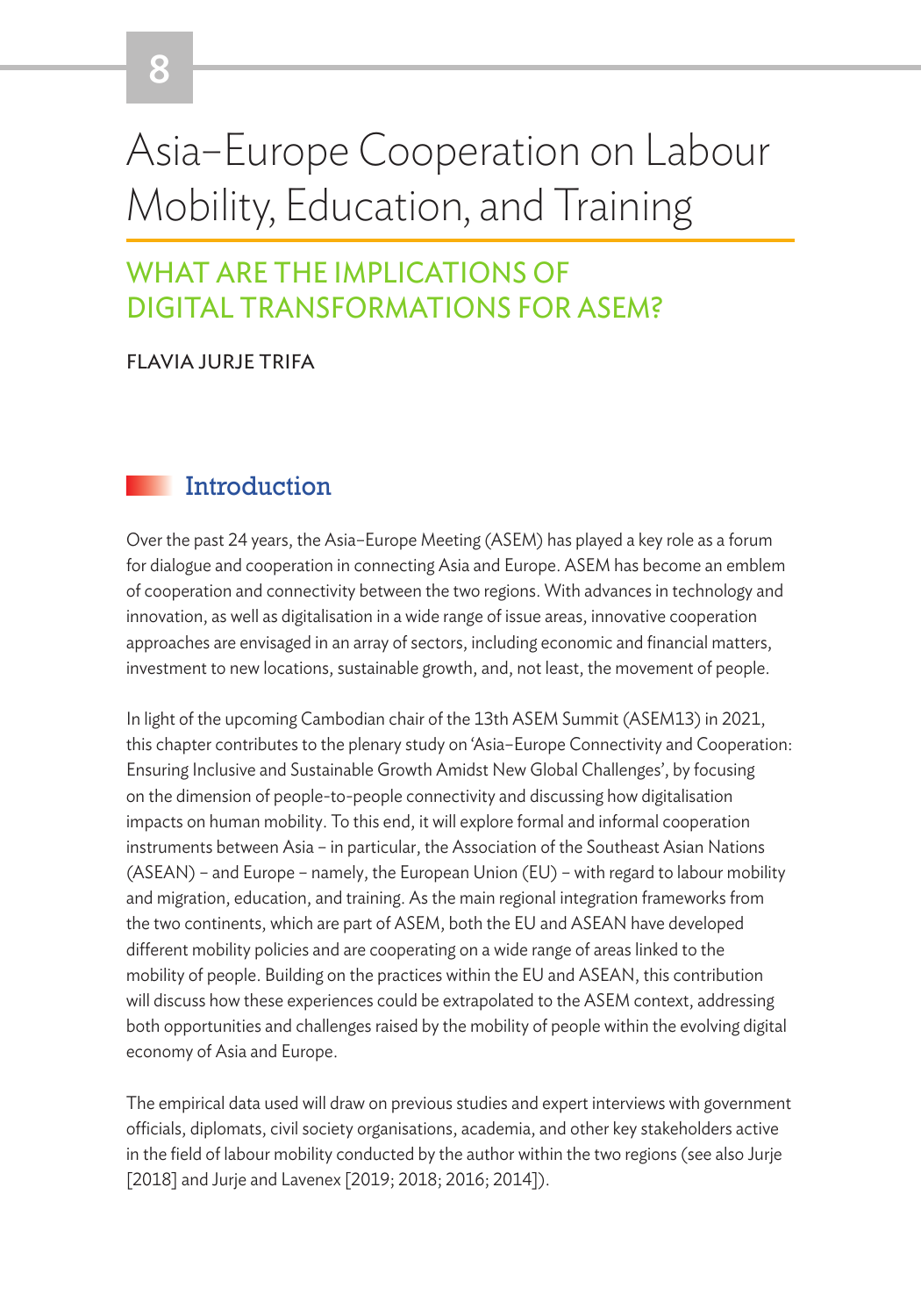The chapter will first discuss the people-to-people mobility frameworks implemented in the EU and ASEAN. Then, an analysis of the cooperation instruments on labour mobility and migration, education, and training in place between the two regions will follow. This contribution will further look at digitalisation strategies across Europe and Asia and their impact on the mobility of people. Finally, the conclusions will summarise the key findings and present recommendations for the ASEM leaders.

#### People-to-People Connectivity: Labour Migration and Academic Mobility Frameworks in Asia and Europe

This part will first discuss the existing mobility policies in place within ASEAN and the EU. Secondly, it will analyse the ongoing cooperation programmes and instruments developed between the two regions with regard to managing migration and fostering mobility.

#### Intra ASEAN People-to-People Mobility

The movement of labour within the Southeast Asian region, while not part of the original declaration establishing ASEAN in 1967, entered the regional integration agenda in the context of ASEAN's decision to liberalise trade in services. The mobility of service providers or highly skilled professionals attached to trade was first addressed with the adoption of the 1995 ASEAN Framework Agreement on Services (AFAS) and later with the initiative to conclude the Agreement on the Movement of Natural Persons (MNP). Most of the commitments inscribed in the AFAS and then the MNP cover mainly highly skilled professionals attached to a commercial presence, intra-corporate transferees (with durations of stay from two years up to five/eight years), and business visitors, who are people employed in their home countries that are entering another country for business-related purposes for short time periods and not receiving remuneration in their host countries (allowed for between 30 and 120 days). Only Viet Nam, Cambodia, and the Philippines have inscribed provisions on contractual service suppliers<sup>1</sup>, which are service providers de-linked from commercial establishment, but these are allowed only for a limited duration of stay (e.g. a maximum of 90 days in Viet Nam) and their mobility is subject to education and experience requirements. However, in practice, trade-related labour mobility is seen as only facilitating the movement of professionals, managers, and qualified staff under the intra-corporate transferee category (see also Nikomborirak and Jitdumrong [2013] and ILO and ADB [2014]). Travelling within the region for up to one month is visa-free for ASEAN nationals, but work visas remain subject to domestic regulations.

In addition to this are a number of so-called Mutual Recognition Arrangements (MRAs), which further promote the mobility of selected skilled professionals. So far, MRAs have been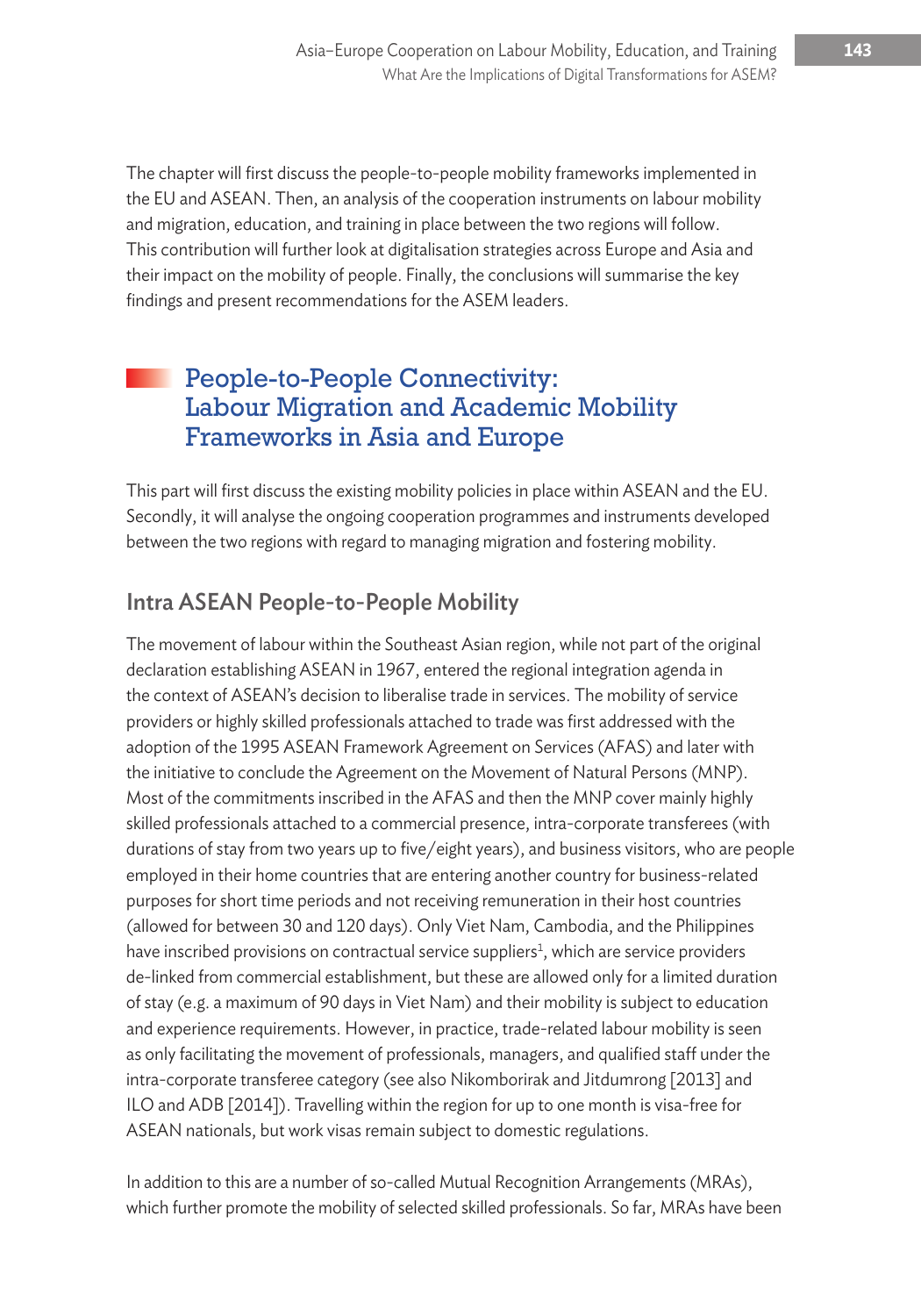concluded for professions covering engineering, accountancy, architecture, surveying, nursing, dental and medical practitioners, and tourism (Interviews 1, 2). Nevertheless, an MRA does not automatically grant 'free movement', as domestic immigration procedures or language barriers can seriously restrict the mobility of professionals within the region (Interviews 1, 2, 3, 4).

A greater flow of skilled labour has been envisaged following the establishment of the ASEAN Economic Community (AEC) in 2015 (see ASEAN Secretariat [2008, 2015]) by developing additional mobility initiatives. These include the following:

- Facilitating mobility through the issuance of visas and employment passes for business and skilled labour
- Recognition of professional qualifications
- Implementing and developing new MRAs
- Human resources development in the area of services
- Core competencies and qualifications in priority services
- Strengthening labour market programme capacities
- Enhancing the mobility of scientists and researchers
- Human resources development
- Promoting decent work
- Protecting and promoting the rights of migrant workers

Particularly for the movement of people, the AEC has sought to speed up the implementation process of the MRAs but also proposes achieving greater cooperation amongst the ASEAN University Network institutions to increase the mobility of students and academic staff. In addition to the economic pillar that covers mobility, cooperation under the socio-cultural pillar led to the signing of the Declaration on Migrants' Rights (2007) and subsequently of the ASEAN Consensus on the Protection and Promotion of the Rights of Migrant Workers (2018). The documents aim to safeguard the rights of migrants and their families in accordance with national laws and regulations, and call for appropriate employment protection, wages, and living conditions as well as for coordination on anti-trafficking policies. Exchanges of good practices and policy ideas between governments, workers' associations, and employers' associations are closely coordinated with the International Labour Organization (ILO) Regional Office for Asia and the Pacific, under the ASEAN Forum on Migrant Labour (Interviews 1, 2, 6, 7). There are also a few intra-ASEAN bilateral memoranda of understanding covering the labour mobility of lower-skilled labour, specifying conditions for domestic migrant workers related to the duration of stay, language requirements, and immigration procedures – however, there is no regional cooperation system for low or unskilled labour.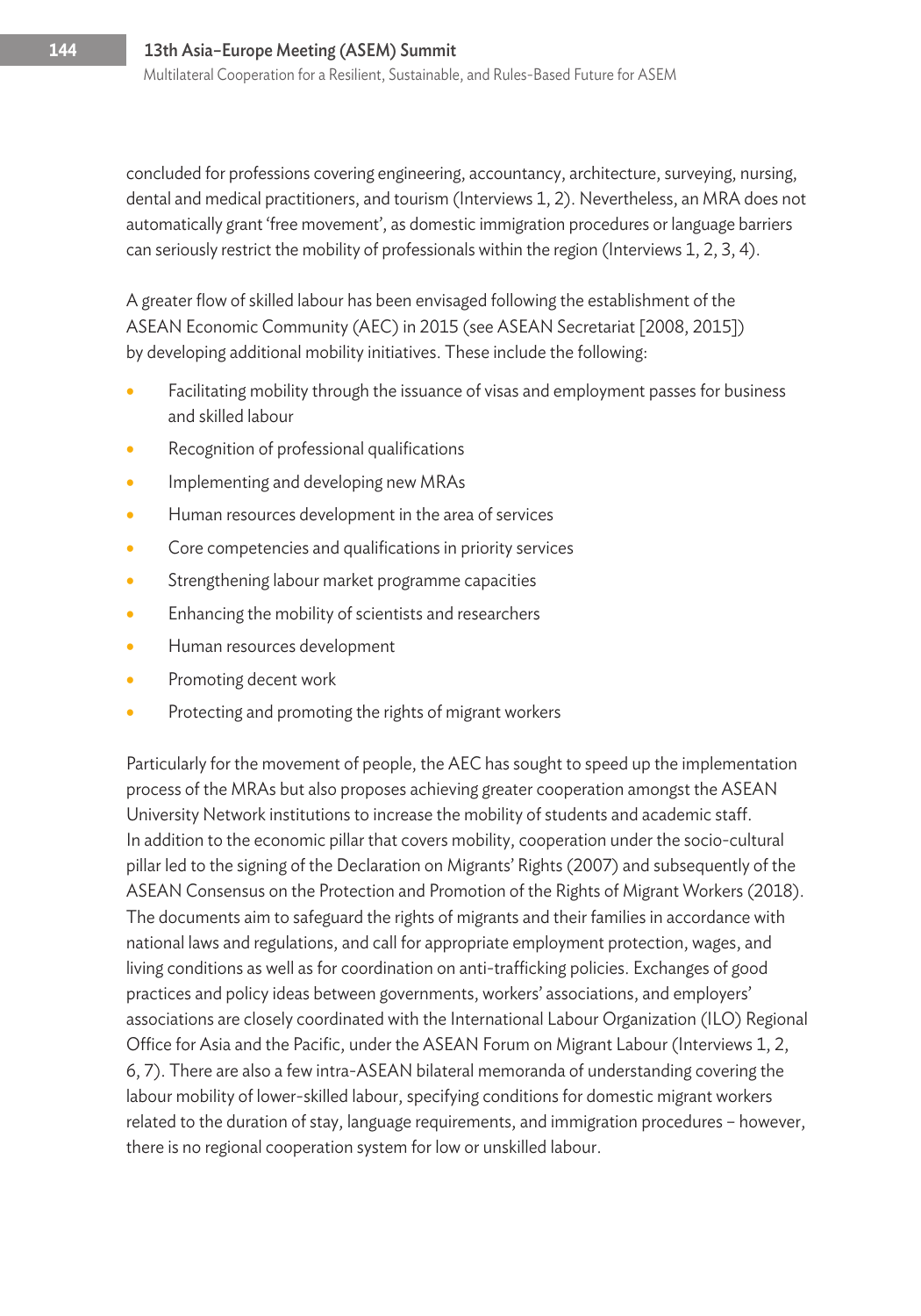It should also be mentioned that the available data reveals that overwhelming shares of both recorded and unrecorded labour flows within ASEAN are actually in low- and semiskilled labour, categories of migrants that are not addressed at the regional level (see ILO and ADB [2014]; Huelser and Heal [2014]). According to UNDESA and OECD (2013), some 6.5 million ASEAN citizens were reported to reside in other ASEAN states, although this is probably a large underestimate given unrecorded migration. In fact, it is acknowledged that the vast majority of migrants searching for work within ASEAN are unskilled or semiskilled (Huelser and Heal, 2014; Orbeta, 2013). While flows of skilled labour in ASEAN have increased, they remain small in comparison to the flows of unskilled or semi-skilled labour migration. Orbeta (2013) estimates that nearly 9 out of 10 migrants from ASEAN moving within the region are low skilled, and OECD data (2010/2011<sup>2</sup>) shows that the majority of emigrants have only primary education, with unskilled migration outstripping skilled migration significantly as for example in Indonesia, Myanmar, Cambodia, Thailand, and the Lao PDR (OECD Database DIOC-E in Huelser and Heal [2014]). The available data from key destination states (Orbeta, 2013; ILO and ADB, 2014) also reveal this gap between highly skilled and low-skilled migration. For example, in Thailand, only about 3% of workers are highly skilled, while in Singapore they account for nearly one-quarter – however, the majority come from outside the region, including China, India, the United States (US), and the United Kingdom. As opposed to skilled mobility, it is not surprising that low-skilled migration is not on the AEC agenda, denoting clear political challenges associated with national sovereignty concerns and the reluctance of receiving countries to address the subject of low-skilled migration at the regional level. The main destination countries in the region are Malaysia and Singapore (mainly domestic helpers from the Philippines and Indonesia, and construction workers and agricultural labour especially from Indonesia to Malaysia), as well as Thailand, with workers from Cambodia, the Lao PDR, and Myanmar (ILO and ADB, 2014; Capannelli, 2013).

#### EU Free Movement of People

The free movement of workers – today, people – together with capital, goods, and services constitute the four fundamental freedoms of the European Single Market Act (Art. 18 EC). The full free movement of workers was introduced in 1968 with Regulation 1612/68, and in 1987, the Single European Act set forward that the free movement norm was to be extended from the group of 'workers' to the economically inactive, and today covers all EU citizens as well as their foreign relatives. Special provisions apply to the service sector for persons who maintain their employment contracts with an employer in their home country and stay enrolled with their home country social security systems but move to another EU country to work for a period of up to two years.

<sup>&</sup>lt;sup>2</sup> The original database can be accessed here: http://www.oecd.org/els/mig/dioc.htm.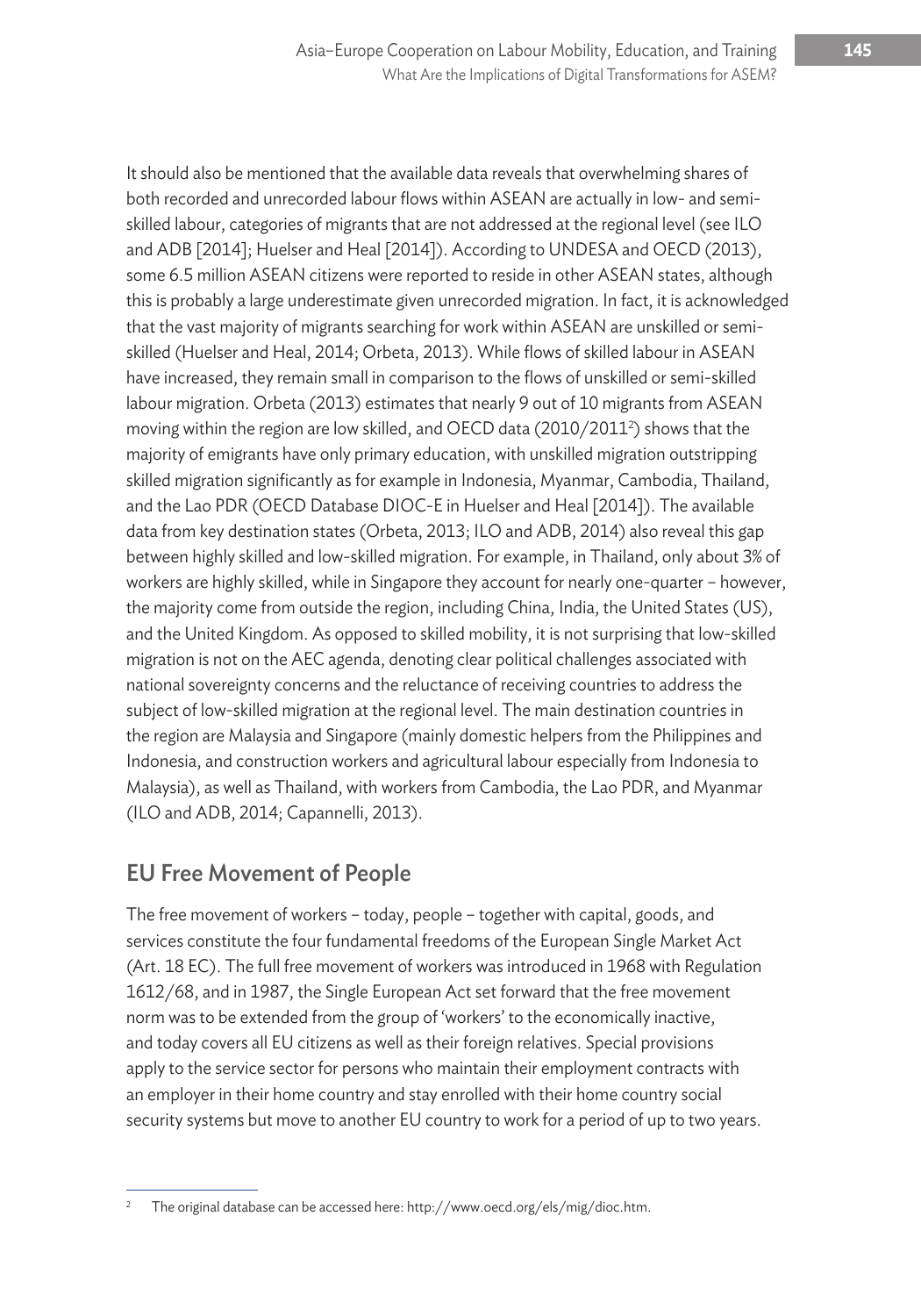These 'posted workers' are excluded from needing a work permit and do not need to go through the recognition of their professional qualifications<sup>3</sup> (Directive 96/71/EC).

EU migrant workers and their families have the right to the same taxation and enjoy the same social advantages as their fellows in their host states (e.g. child-raising allowances and right to education for children, etc.). The EU Member States have coordinated their social security systems and established a framework that mutually recognises qualifications (Deacon et al., 2011). The social rights of third-country nationals have been addressed in the EU Long Term Residents Directive (2003/109/EC) and the EU Family Reunification Directive (2003/86/CE).

The EU free movement regime is further reinforced by the abolition of controls at the internal borders of the EU, as decided in the 1985 Schengen Agreement and realised in 1996. This abolition of internal border controls was taken as an impetus for cooperating on external migration to the EU. The conditions for crossing the EU external border, visas for stays shorter than three months, and wide sections of asylum policy are regulated by EU rules. Although the EU lacks a full-fledged competence on economic immigration from third countries, directives have been adopted concerning specific groups, such as the highly skilled (for example the Directive for Intra Corporate Transferees, 2014/66/EU), students, researchers, and seasonal workers. In addition, the mobility regime has been extended to a few non-EU Member States that have a special association status with the EU. The full freedom of movement has been introduced through the Treaty on the European Economic Area of 1992 with the remaining members of the European Free Trade Association and with Switzerland by a bilateral treaty in 1999.

In addition, trade agreements with chapters on services concluded by the EU with third countries have incorporated specific mobility provisions linked to trade. Most of these mobility liberalisations cover the categories of intra-corporate transferees, or in the EU terminology 'key personnel' (a category present in almost 70% of the EU agreements), and self-employed persons within the companies established and effectively controlled by these nationals in the territories of the EU. There are some exceptions that also give rights for service suppliers de-linked from a commercial presence. One such example is the economic partnership agreement concluded with the distant Cariforum countries. Nonetheless, the significance of the commitments related to service suppliers not linked to establishment is contested. The agreement is said to be 'crowded with economic needs tests, which remove certainty' (Kategekwa, 2008: 11). Nevertheless, as Dawson (2012: 15) points out, in contrast with the European Union's General Agreement on Trade in Services offer, which is quite ambiguous, the economic partnership agreement provides

A written declaration might be required.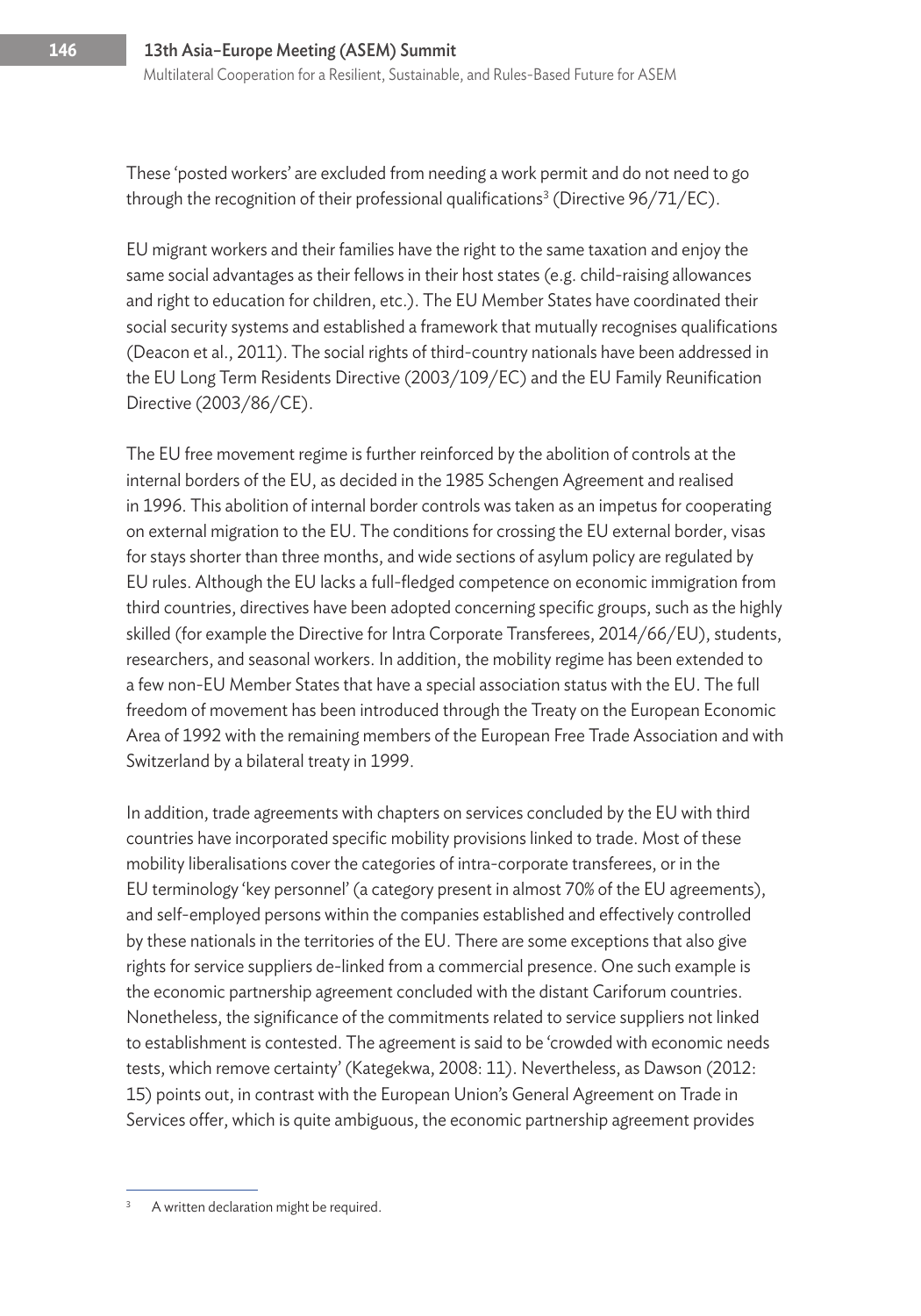clear and understandable terms for temporary movement and straightforward requirements regarding training and certification, with a focus on specific sectors in which the Cariforum states have services capacity. Numerical quotas for key personnel and graduate trainees in the liberalised sectors have been eliminated. Free trade agreements (FTAs) signed with the Republic of Korea (in force from 2010) and Colombia and Peru (concluded in 2011) are also cases where GATS+ provisions have been granted, in particular with regard to the maximum duration of stay of highly skilled personnel, but also the inclusion of contractual service suppliers and independent professionals, service suppliers independent from commercial presence.

Regarding the mobility of students and researchers within the EU, a specific policy instrument was introduced at the regional level, the so-called ERASMUS+ programme. It supports education, training, youth, and sport in Europe by providing opportunities for over 4 million Europeans to study, train, and gain experience abroad. The main features of the programme are recognition and validation of skills and qualifications (various tools that ensure that skills and qualifications can be more easily recognised and are better understood, within and across national borders); dissemination and exploitation of results; open access to project outputs to support learning, teaching, training, and youth work; encouragement for beneficiaries to publish research output through open access pathways. At the same time, ERASMUS+ includes a strong international dimension, namely cooperation with partner countries, notably in the fields of higher education and youth. Amongst the main actions with partner countries, which include Asian countries and ASEAN counterparts, are the international credit mobility of individuals, capacity-building projects in higher education, support for policy dialogue, and Jean Monnet activities.<sup>4</sup>

In sum, economic integration, with the creation of the Single Market, has triggered the free and full movement of people within the EU, and service-trade related external labour mobility is present in all of the EU's FTAs that have a chapter on services. Besides the mobility of people associated with commercial establishments (i.e. intra-corporate transferees and business visitors), there are also openings inscribed for the other categories, a notable example being the FTA concluded by the EU with the Cariforum states. At the same time, the mobility of students, researchers, and academic staff is highly encouraged through ERASMUS+, the EU's special programme to support education and training development.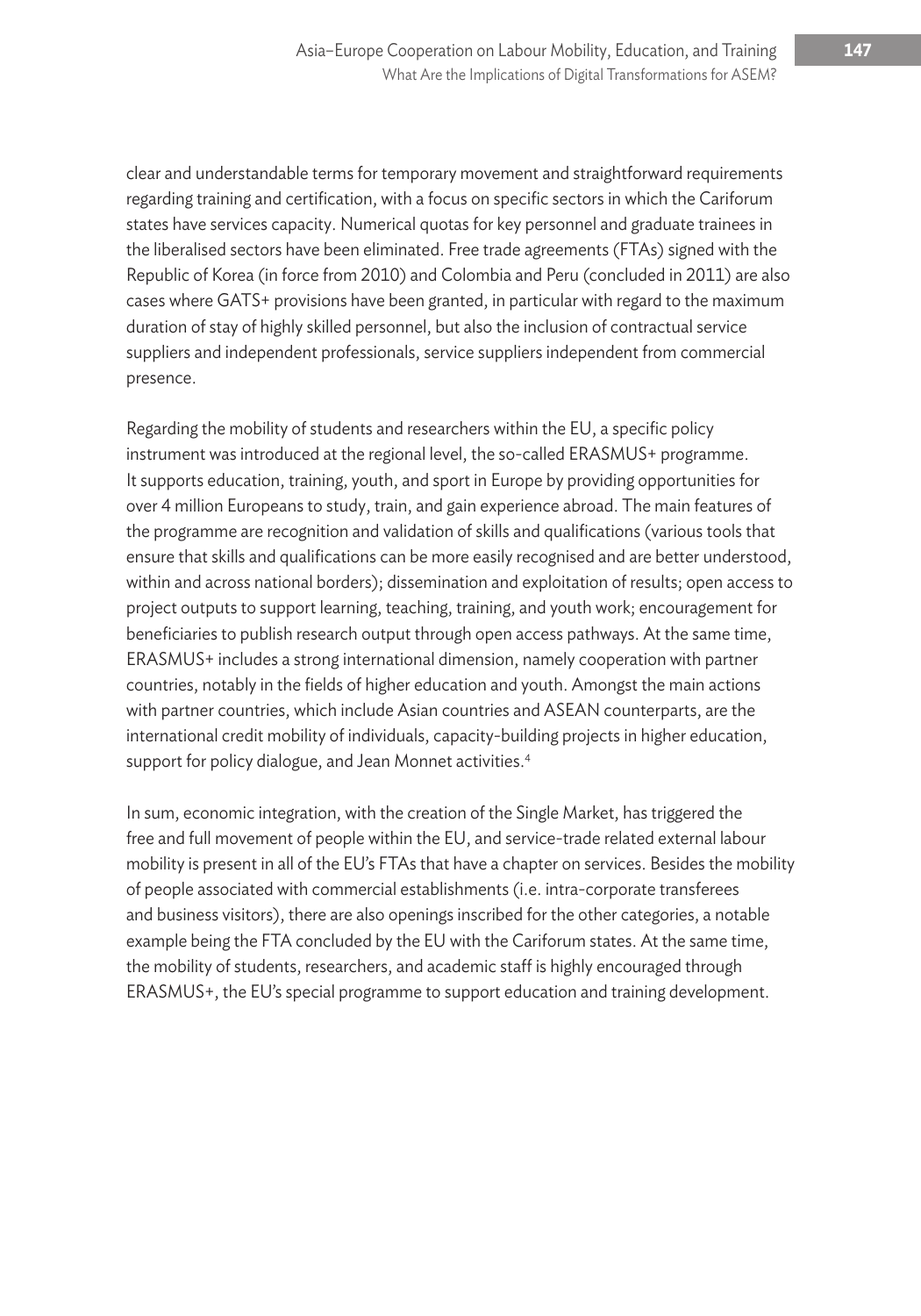#### Cooperation Instruments for Migration, Education, and Training Between Asia and Europe

Within ASEM, which brings together the EU and its Member States as well as the ASEAN countries and ASEAN Secretariat (amongst other participants from the two continents), exchanges on international migration were initiated in 2003 under the ASEM Conference of the Directors-General of Immigration and Management of Migratory Flows, with the scope of strengthening links between members' immigration authorities and permitting exchanges of information and of good practices in the field of international migration. So far, 14 conferences have been organised, with discussions covering mostly aspects related to migration control and the management of migration flows. Additional discussions on migration, particularly on labour migration, education, and training mobility between Asia and Europe, may also gain further importance in the agenda of the ASEM Ministers of Employment and Labour Meetings. Furthermore, the Asia–Europe Foundation supports and augments the formal ASEM migration discussions through other cooperation events and exchanges on ASEM migration themes. In practice, people-to-people connectivity between Asia and Europe accounts for some 400,000 internationally mobile university students, more than 200,000 research collaborations, and 13 million migrants (including workers, professionals, and academics moving between Asian and European countries – see Becker et al. [2019]).

While cooperation on border management and anti-irregular migration action is also part of various EU–ASEAN sub-regional programmes, EU and ASEAN leaders have further developed other instruments within their regions and amongst the continents to address human mobility and policy experiences that could serve to broaden the ASEM agenda on the cross-border flows of people. The following section will present the main cooperation programmes put in place between the EU and ASEAN.

The countries of the EU and ASEAN have a long-lasting history of cooperation. The EU–ASEAN dialogue, initiated back in 1977 and institutionalised with the signing of the ASEAN-EEC Cooperation Agreement in 1980, was revised throughout the years to reflect the needs and realities of the two parties. Today, it encompasses aspects related to the mobility of people and migrants' rights, educational programmes aiming to enhance student mobility, and the development of regional qualification frameworks (within the so-called European Union Support to Higher Education in the ASEAN Region Programme, SHARE), as well as migration management, as for example the ASEAN–EU Migration and Border Management Programmes.

In light of the renewed efforts of the ASEAN leaders to build closer ties amongst the 10 Member States and establish a single market and production base, the EU has been showing support for these initiatives and has increased dialogue and cooperation programmes,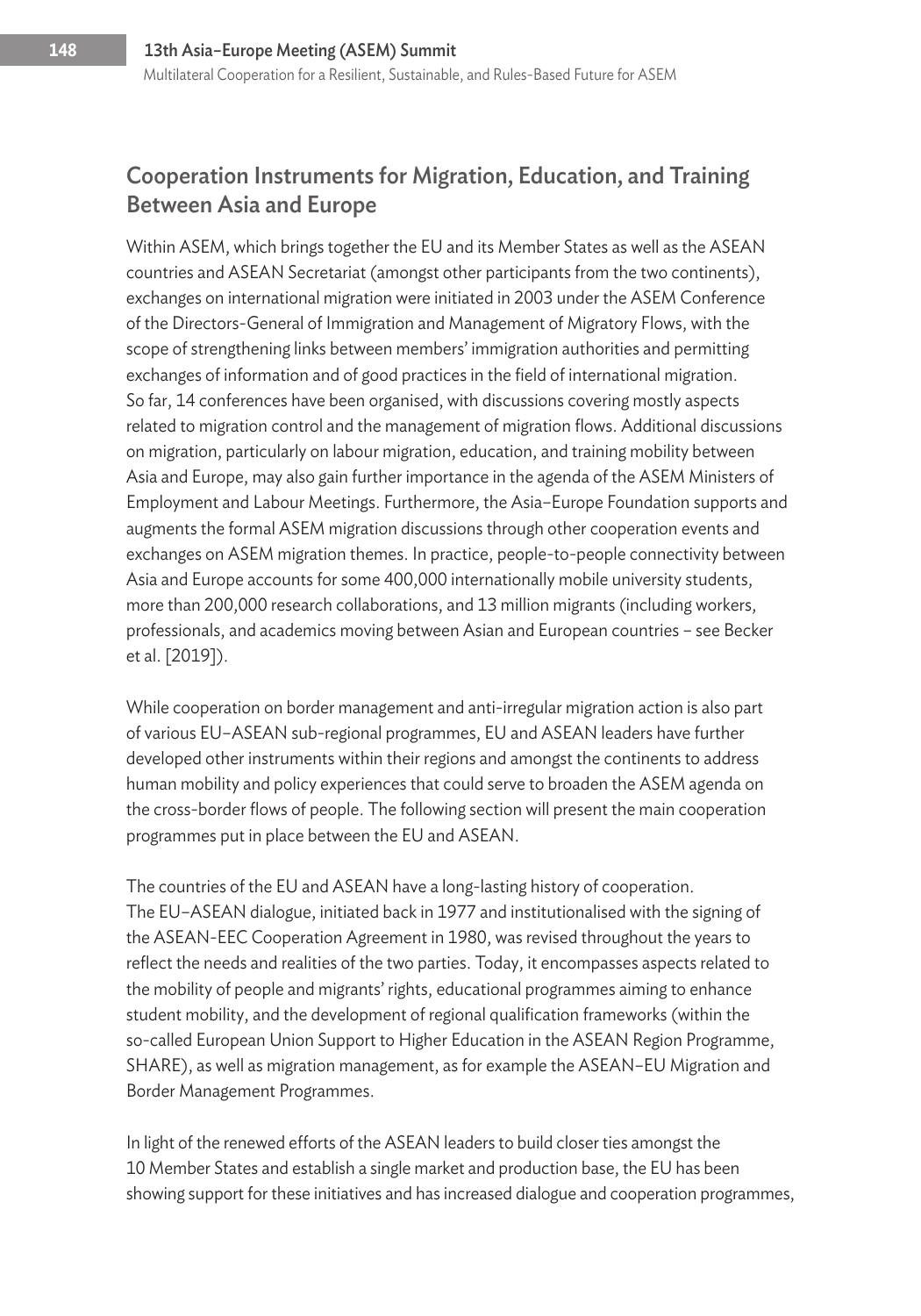with the overall goal of enhancing the economic, social, political, and connectivity linkages between the two continents. Aspects related to people mobility, education and academic training exchanges, and the rights of migrant workers that are part of the broader economic, political, and socio-cultural cooperation are also found in the current ASEAN–EU Plan of Action 2016–2024 of the Enhanced Regional EU-ASEAN Dialogue Instrument, E-READI.<sup>5</sup>

Cooperation in the field of migration management, by supporting the ASEAN Political and Security Community, has been established for instance under the EU–ASEAN Migration and Border Management Programmes I a nd II, which helped improve border management and speed up trans-border movements. With financial and technical support from INTERPOL, the EU supported the development of an Integrated Border Management System in the region in order to facilitate the legal movements of good and persons and better combat transnational crime and the illegal migration and trafficking of human beings across ASEAN. To this end, the EU stated its support for the implementation of the 2011 ASEAN Leaders' Joint Statement in Enhancing Cooperation against Trafficking in Persons in Southeast Asia through measures such as information sharing and the use of technologies relevant to border management and document security. As initial outcomes, the EU programme helped ASEAN Member States improve cooperation amongst their border management bodies and enhanced cooperation on information exchanges between INTERPOL local offices and the INTERPOL General Secretariat (European Union Delegation Jakarta, 2013). The assistance in the area of migration and border management had been designed to address the agenda on people-to-people connectivity in ASEAN by strengthening law enforcement and cooperation at main regional transit hubs. A study on easing the visa requirements for ASEAN and third-country nationals entering the region is also part of this cooperation.

Aspects related to the rights of migrants are to be found under cooperation on broader human rights initiatives, with the EU giving full support to the ASEAN Commission on the Promotion and Protection of the Rights of Women and Children. Matters related to human rights are also reiterated under socio-cultural cooperation, with the EU engaging in policy dialogues and programmes that promote human rights, including the well-being of migrant workers (European Union Delegation Jakarta, 2013). A recent initiative with regard to the rights of migrants, particularly for women within the ASEAN region, initiated by the EU and the United Nations is the Safe and Fair programme, which addresses women's migrant worker rights and opportunities in the ASEAN region. The project aims to eliminate violence against women and girls, a global, multi-year initiative implemented through a partnership between the ILO and UN Women with the overriding objective of ensuring that labour migration is safe and fair for all women in the ASEAN region.<sup>6</sup>

<sup>5</sup> For details see: https://eeas.europa.eu/headquarters/headquarters-homepage/49815/enhanced-regionaleu-asean-dialogue-instrument-e-readi\_km.

<sup>6</sup> For details see: https://www.ilo.org/asia/projects/WCMS\_632458/lang--en/index.htm.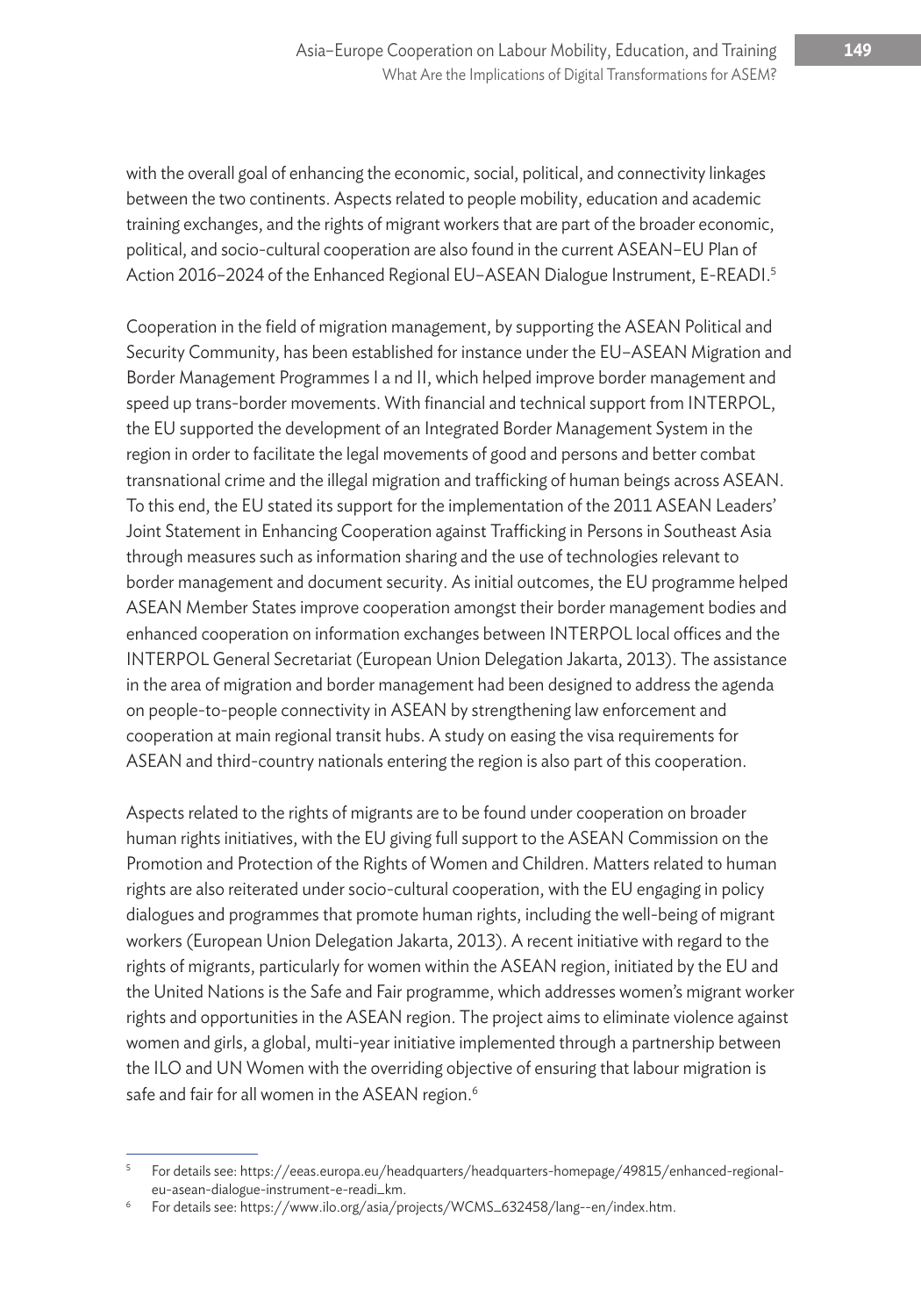As part of the support for the socio-cultural community, the EU is endorsing greater student mobility in the region and has initiated programmes that will contribute to the harmonisation of the recognition systems between higher education institutions in ASEAN (Interviews 5, 6). It aims to improve the comparability of university qualifications and ease the transfer of credits through the development of Qualification Framework and Assurance systems. As pointed out above, a notable example of EU–ASEAN cooperation in this field is the SHARE programme. SHARE contributes to connectivity between students and universities in the region by supporting the advancement of the ASEAN Community Vision 2025 and through harmonisation of the higher education space across ASEAN. Drawing on the EU's experience with academic mobility within the European Community Action Scheme for the Mobility of University Students (ERASMUS+ scheme), the SHARE programme aims to strengthen regional cooperation and enhance the quality, regional competitiveness, and internationalisation of ASEAN higher education. Fostering connectivity between people within ASEAN and between the EU and ASEAN is the main goal of the programme. The SHARE programme has so far awarded over 500 scholarships to ASEAN students and university staff and organised policy dialogues, workshops, and forums attended by over 2,000 participants (EU SHARE Newsletter, 2020). Furthermore, EU–Asia academic cooperation through the ERASMUS+ programme is fostering the mobility of students and academic staff from particular ASEAN countries (and more broadly Asia), as well as providing capacity building in higher education across the partner countries from the region.

#### People-to-People Mobility and Digital Transformations in Asia and Europe

Both Europe and Asia are highly engaged in the digital economy and connectivity. At the same time, there are ongoing digital cooperation programmes between the EU and ASEAN that cover matters of policy, regulation, and digital innovation ecosystems more broadly (supported by the EU–ASEAN Regional Dialogue Instrument, E-READI7 ).

Within the EU, in particular, the Digital Single Market envisages the free movement of persons, services, and capital and proposes that individuals and businesses can seamlessly access and engage in online activities under the conditions of fair competition and a high level of consumer and personal data protection, irrespective of nationality or place of residence.<sup>8</sup> The EU's current digital strategy aims to make the technological transformations work for the people, primarily by investing in developing digital competences, modernising education across the EU, harnessing digital technologies for learning and for the recognition and validation of skills, and anticipating and analysing skills needs.<sup>9</sup>

See also European Commission (2019a).

<sup>&</sup>lt;sup>8</sup> See also European Commission (2019b).

<sup>&</sup>lt;sup>9</sup> See also European Commission (n.d.).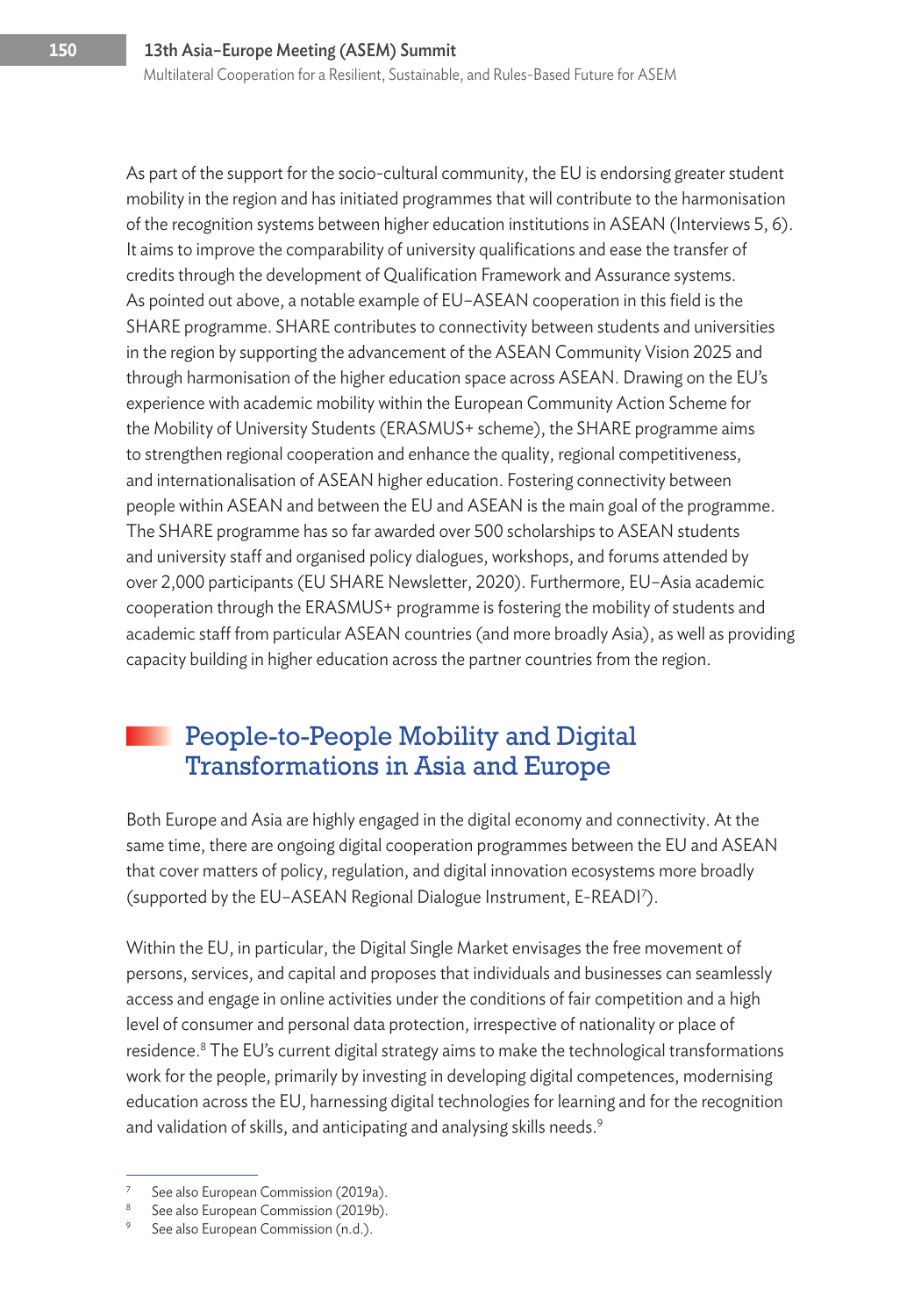The ASEAN digital economy is growing significantly, and policy measures and frameworks, including the AEC Blueprint 2025, Masterplan on ASEAN Connectivity 2025, and the e-ASEAN Framework Agreement, have been set in place by ASEAN leaders to enhance the benefits of digitalisation. In addition, Digital ASEAN, an initiative of the World Economic Forum and regional partners in ASEAN, both public and private, aims to develop the regional digital economy within ASEAN so that the benefits of the Fourth Industrial Revolution can become a force for regional economic inclusion. To this end, and similarly to the EU approach, working on building a shared commitment to training digital skills for the ASEAN workforce is one of the main objectives of the initiative.<sup>10</sup> In addition, the 11th ASEAN Forum on Labour Migration (2018) adopted the theme 'Digitalisation to Promote Decent Work for Migrant Workers in ASEAN'. As an activity under the ASEAN Committee on the Implementation of the ASEAN Declaration on the Protection and Promotion of the Rights of Migrant Workers Work Plan 2016–2020, the forum shared good practices and discussed ideas on leveraging technology to: first, improve labour migration management; and second, provide digital services for migrant workers, with an overarching view of furthering all migrant workers' well-being while giving due consideration to gender sensitivity.<sup>11</sup>

It is clear that the implications of increasing digitalisation for the mobility of people are manifold, creating opportunities but at the same time also raising challenges. The following section will assess the implications of digitalisation for the mobility of people.

### Digital Technologies That Can Benefit the Mobility of People

Digitalisation is making it increasingly easier to access information and connect people worldwide. Today, it is acknowledged that digital technologies offer many opportunities to simplify, secure, and accelerate migration processes. The use of digital tools and platforms has spread considerably in the field of labour migration and for the development of services for migrant workers.

Below are various issue areas where digitalisation could facilitate the mobility of people. Some of these aspects have also been raised by international organisations, such as the  $ILO<sup>12</sup>$ :

Using apps and digital platforms to make it simpler to find jobs, connect with communities, and transfer money (remittances), e.g. by reducing banking fees, and in a more secured manner (e.g. using blockchain-powered applications to transfer and manage money). Also, using apps and online rating sites can help migrants make informed choices by allowing them to compare recruitment agencies, money transfer operators, and other service providers.

<sup>&</sup>lt;sup>10</sup> See also World Economic Forum (n.d.).

<sup>&</sup>lt;sup>11</sup> For details see: https://www.ilo.org/wcmsp5/groups/public/---asia/---ro-bangkok/documents/ meetingdocument/wcms\_648531.pdf.

 $12$  See also ILO (2018).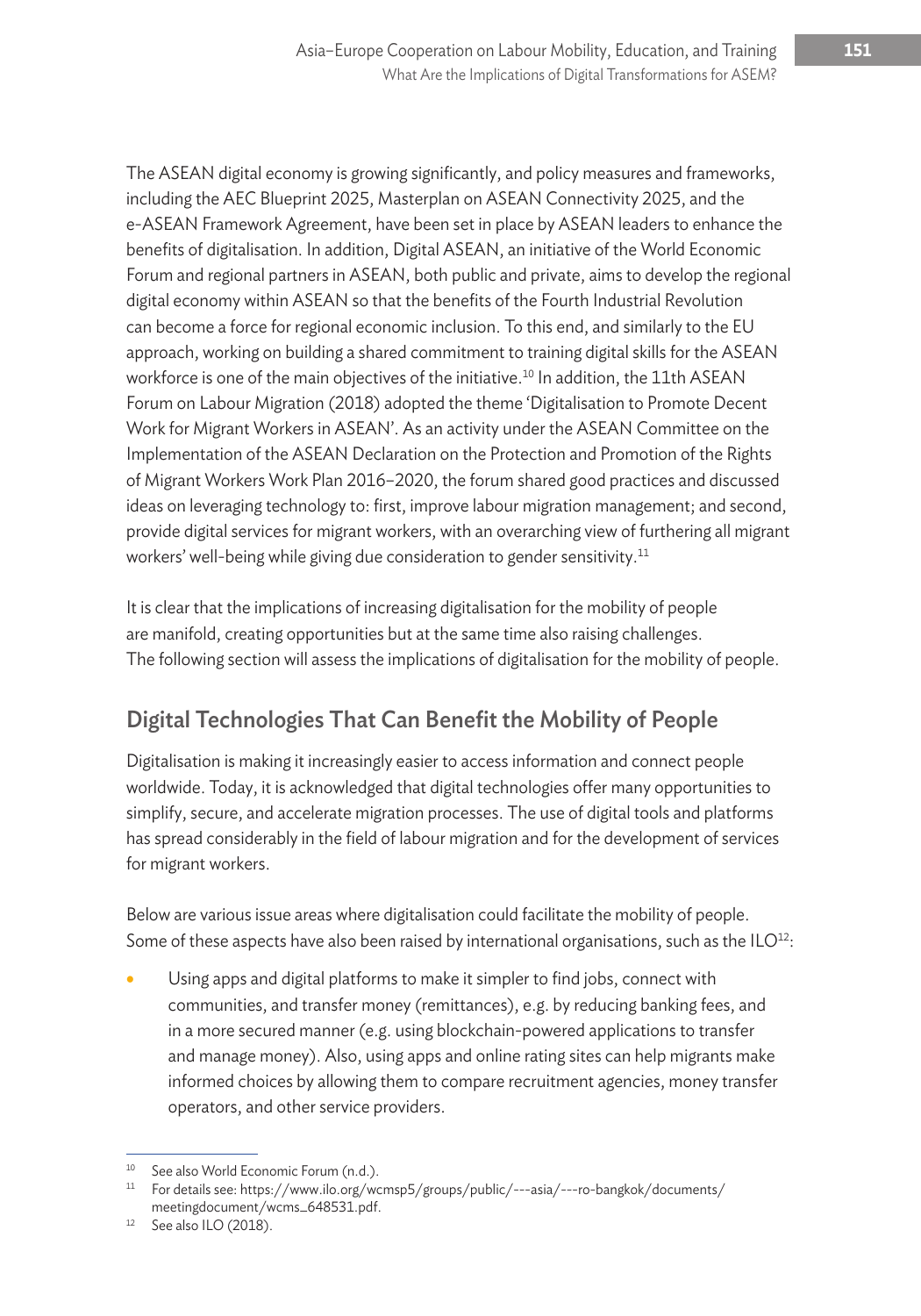- Digital migration management sources can help reduce the money and time costs associated with formal recruitment processes (which might push migrants to use informal, undocumented, and unsafe channels).
- Digital management platforms for migration could also store documents, such as work contracts, payment slips, or medical certificates, thus creating a record of agreements, a so-called 'digital trail' as highlighted by ILO's Triangle Programme in ASEAN (2018). This can be useful if disputes about contract terms, repayments, or other issues arise between a migrant worker and an employer or recruitment agency.
- Digital solutions that offer services to migrants could cover legal support, welfare assistance, or online training opportunities.
- Digital technologies allow migrants to share information in a timely and affordable manner. Online networks can provide peer-to-peer assistance to migrant workers and help them get organised, for example with administrative aspects related to their jobs abroad.
- Online complaint services can help migrant workers seek assistance, even when working in remote and isolated places.

#### The Digital Divide and Challenges to the Mobility of People

As pointed out above, digitalisation could also trigger constraints for some categories of people on the move. Some examples include the following:

- Gaps in terms of digital skills, access to infrastructure, affordable technical devices (e.g. mobile phones and computers) and data plans (i.e. the internet) could disrupt the potential to access the abovementioned services and tools meant to help achieve fair migration.
- Digitalisation could lead to the spread of misinformation, dishonest online service providers, and limited protection of personal data and online privacy. In order to ensure the protection of data on migrant workers collected and stored online, regulations are required to guarantee the privacy and safety of users of online platforms and tools.
- Many traditional jobs may be replaced by the automatisation and digitalisation of processes, which in turn can pose problems for some categories of migrants in accessing those jobs. Thus, considering what types of digital skills are needed in the economy and investing in education to develop the appropriate competences are key measures in bridging the digital gap.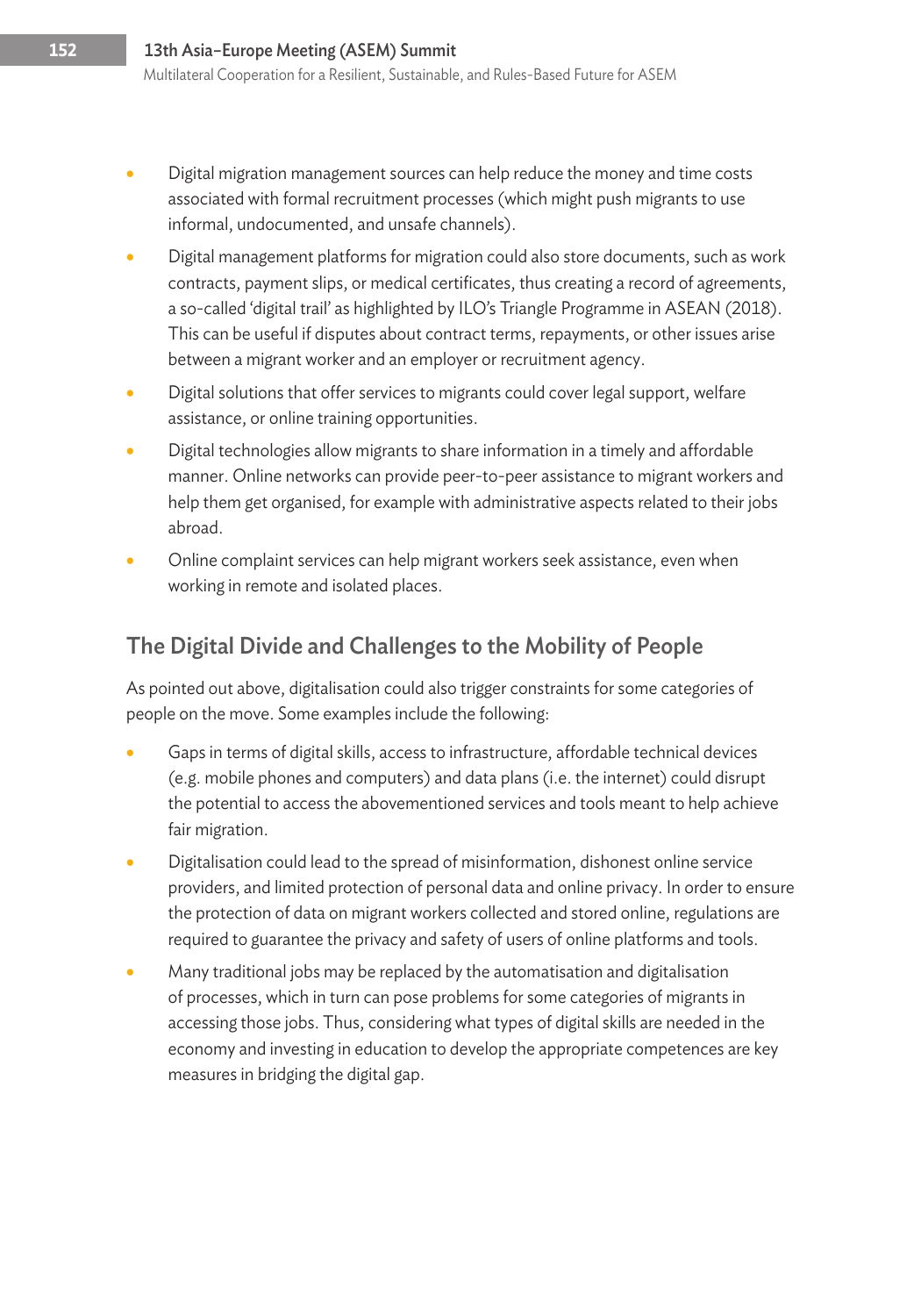#### **Conclusions**

The mobility of people is of great importance for the economies of Asia and Europe. While the EU has in some respects pioneered the free movement of people and is an active promoter of academic mobility at the regional level (in principle through the ERASMUS+ scheme), ASEAN has opted for a more selective intra-regional labour mobility model, following mainly the trade in services-related mobility of skilled professionals and encouraging the cross-border exchanges of researchers and academic staff. Multiple EU–ASEAN cooperation instruments have been developed covering aspects of common interests linked to labour migration, the rights of migrants, education, and training, as well as border management policies. Building upon the policy experiences and cooperation exchanges of these two sub-regions, ASEM could further enhance the dialogue and cooperation on the mobility of labour and education between Asia and Europe, especially in light of the growing importance of the digital economies of the regions. As pointed out by the ASEM Leaders at the 'Seminar on Enhancing Human Capital for Sustainable Digital Connectivity' (Bangkok, 2019<sup>13</sup>), 'the potential for the digital economy to drive inclusive and sustainable growth is substantial. It is therefore vital for the ASEM partners to fully leverage the benefits of the digital economy and work together in tackling inequality and giving equal opportunities by enabling more people through infrastructure, and training, as well as by promoting business and community engagement, and digital innovation'. This has tremendous implications for the mobility of people, as well as the labour and education markets. While the benefits of developing digital technologies for migrants are primarily linked to easier access to information about jobs abroad, safer and cheaper channels for sending remittances, as well as better protection mechanisms against malpractices, there are also challenges. Jobs are being lost to digitalisation and automation, and the digital divide risks excluding an important part of the migrant population from the labour market. To address these shortcomings, Asian and European partners could use ASEM to:

- Share knowledge, best practices, policies, and strategies for preparing the workforce for a digital-based workplace through enabling them to acquire the required digital skills, literacy, training, and re-skilling where necessary; and
- Promote lifelong learning and education, facilitate greater labour mobility, and revise labour laws and regulations to clearly reflect the transformations brought about by the digital economy, but also address challenges facing migrants (e.g. data protection, access to infrastructure).

To enhance people-to-people connectivity in the era of digitalisation, ASEM, as a dialogue and policy cooperation forum bringing Asia and Europe closer, could propose a holistic approach to mobility. Aspects covering economic mobility, academic and training cooperation, the rights of migrants, as well as control and border management, should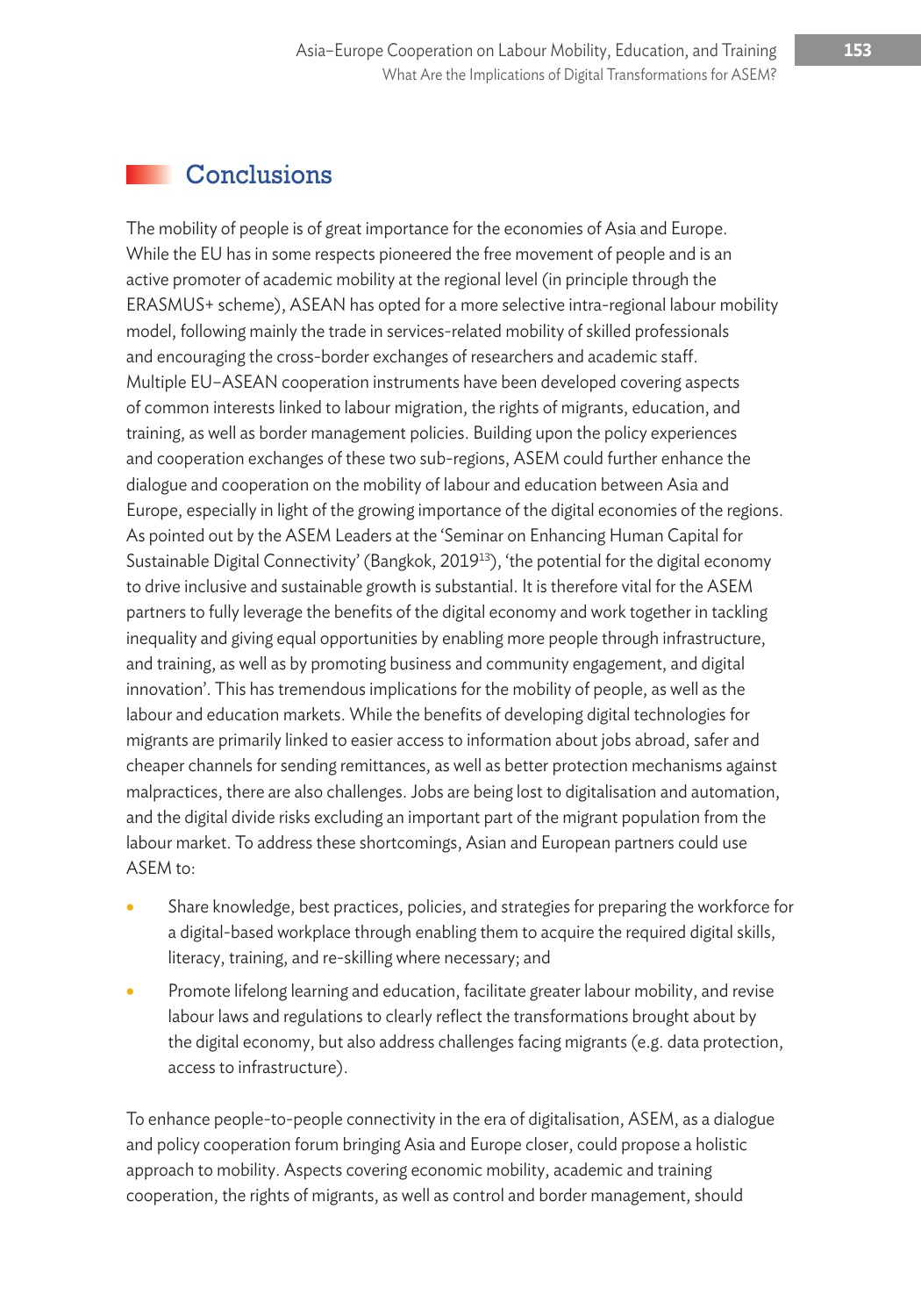become part of a common vision on human mobility, which, at the same time, addresses the policy goals of the regions and the global agenda more broadly.

## **REFERENCES**

ASEAN (2018), ASEAN Committee on the Implementation of the ASEAN Declaration on the Protection and Promotion of the Rights of Migrant Workers, 11th ASEAN Forum on Migrant Labour, 29–30 October 2018, Singapore. https://www.ilo.org/wcmsp5/ groups/public/---asia/---ro-bangkok/documents/meetingdocument/wcms\_648531.pdf (accessed 15 May 2020).

ASEAN Secretariat (2008), *ASEAN Economic Community Blueprint*. Jakarta: ASEAN Secretariat. https://asean.org/wp-content/uploads/archive/5187-10.pdf (accessed 2 May 2020).

ASEAN Secretariat (2015), *Economic Community Blueprint 2025*. Jakarta: ASEAN Secretariat. https://www.asean.org/storage/2016/03/AECBP\_2025r\_FINAL.pdf (accessed 10 April 2020).

ASEM (2019), ASEM Seminar on Enhancing Human Capital for Sustainable Digital Connectivity, 25 October 2019, Bangkok, Thailand. https://cdn.aseminfoboard.org/ documents/Summary-of-ASEM-Seminar-on-Enhancing-Human-Capital-for-Sustainable-Digital-Connectivity.pdf (accessed 27 May 2020).

Becker, W., M. Dominguez-Torreiro, A.R. Neves, C.J. Tacao Moura, and M. Saisana (2019), *Exploring ASEM Sustainable Connectivity—What Brings Asia and Europe Together?* Luxembourg: European Commission and ASEM. https://publications.jrc.ec.europa.eu/ repository/bitstream/JRC112998/asem-report\_online.pdf (accessed 16 March 2020).

Capannelli, G. (2013), 'Key Issues on Labour Mobility in ASEAN', paper prepared for the 3rd Roundtable on Labour Migration in Asia. Tokyo: Asian Development Bank Institute.

Dawson, L.R. (2013), 'Labour Mobility and the WTO: The Limits of GATS Mode 4', *International Migration*, 51(1), pp. 1–23.

Deacon, B., P. De Lombaerde, M.C. Macovei, and S. Schröder (2011), 'Globalization and the Emerging Regional Governance of Labour Rights', *International Journal of Manpower,* 32(3), pp. 334–365.

European Commission (n.d.), *The Digital Skills and Jobs Coalition*. https://ec.europa.eu/ digital-single-market/en/digital-skills-jobs-coalition (accessed 20 April 2020).

European Commission (2019a), *The EU and ASEAN: Building Stronger Digital Economy & Connectivity Cooperation*, 30 October. https://ec.europa.eu/digital-single-market/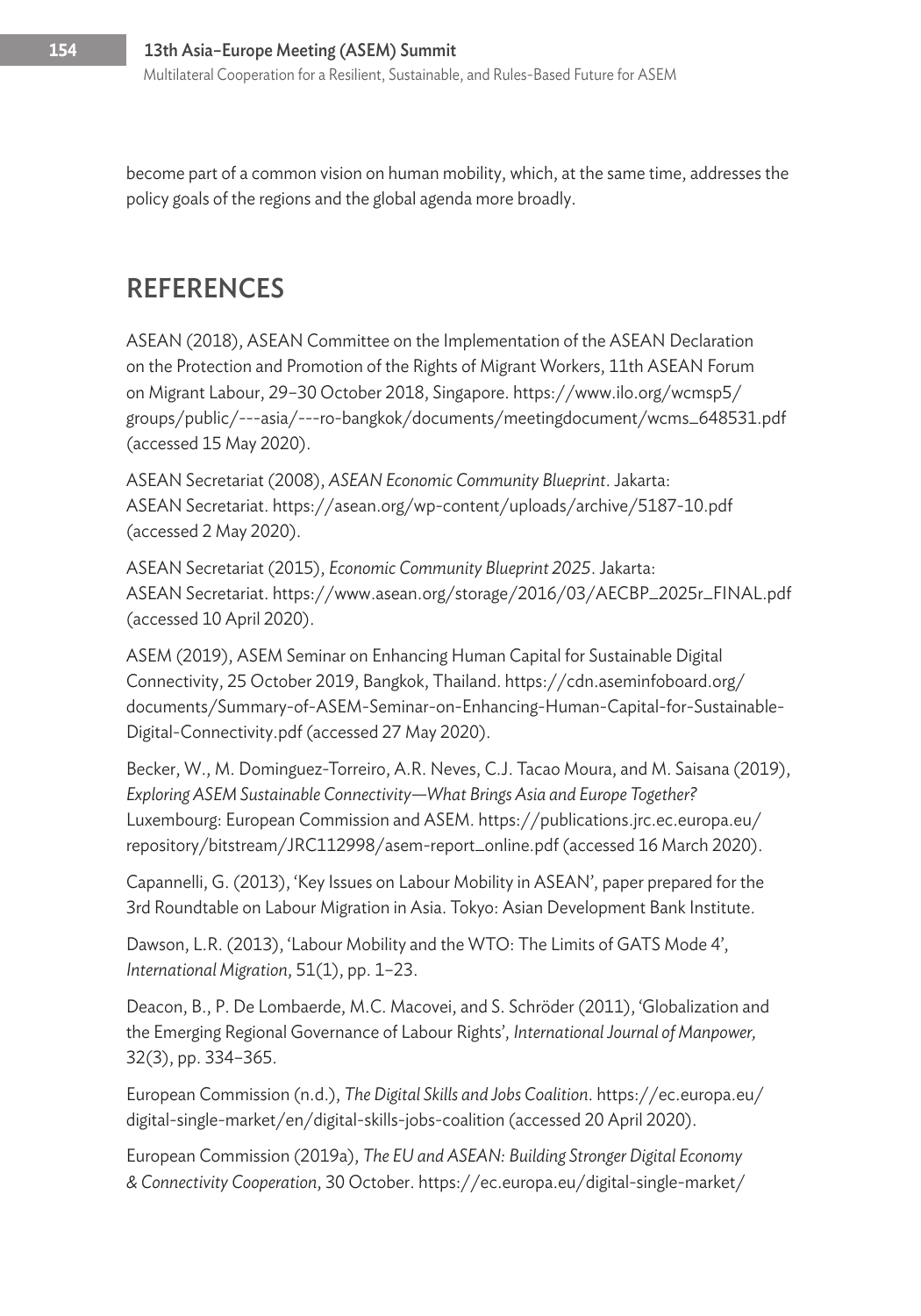en/news/eu-and-asean-building-stronger-digital-economy-connectivity-cooperation (accessed 15 May 2020).

European Commission (2019b), *A Digital Single Market for the Benefit of All Europeans*, 8 May. https://ec.europa.eu/digital-single-market/en/news/digital-single-market-benefit-alleuropeans (accessed 15 May 2020).

European Union (EU) Delegation Jakarta (2013), *EU–ASEAN Natural Partners*. http://eeas. europa.eu/asean/docs/eu\_asean\_natural\_partners\_en.pdf (accessed 15 May 2020).

European Union (EU) SHARE Newsletter, First Issue, May 2020, Jakarta. https://admin. share-asean.eu/sites/default/files/We%20SHARE%20Newsletter\_book%20format%20 %281%29.pdf (accessed 26 May 2020).

Huelser, S. and A. Heal (2014), 'Moving Freely? Labour Mobility in ASEAN', *ARTNet Policy Brief*. UN ESCAP. https://www.unescap.org/sites/default/files/polbrief40.pdf (accessed 10 May 2020).

International Labour Organization (ILO) (2018), *How Digitalization Can Help Achieve Fair Migration*, 31 October. https://www.ilo.org/asia/media-centre/statements-andspeeches/WCMS\_648541/lang--en/index.htm (accessed 25 May 2020).

International Labour Organization and Asian Development Bank (ILO and ADB) (2014), *ASEAN Community 2015: Managing Integration for Better Jobs and Shared Prosperity.* Bangkok: ILO and ADB. http://www.adb.org/publications/asean-community-2015-managingintegration-better-jobs-and-shared-prosperity (accessed 18 May 2020).

Jurje, F. (2018), 'EU's External Labour Mobility and Trade – A Multilayered Governance Approach', in S. Carrera, L. den Hertog, D. Kostakopoulou, and M. Panizzon (eds.), *The EU External Policies on Migration, Borders and Asylum in an Era of Large Flows: Policy Transfers or Intersecting Policy Universes*. Leiden, The Netherlands: Brill Publisher, pp. 207–223.

Jurje, F. and S. Lavenex (2014), 'Trade Agreements as Venues for 'Market Power Europe'? The Case of Immigration Policy', *JCMS: Journal of Common Market Studies*, 52, pp. 320–336.

Jurje, F. and S. Lavenex (2016), 'Europe–Asia Connectivity: A Case for Labour Mobility', in A. Prakash (ed.), *Asia Europe Connectivity Vision 2025: Challenges and Opportunities*. Jakarta: ERIA, pp. 159–170.

Jurje, F. and S. Lavenex (2018), 'Mobility Norms in Free Trade Agreements: Migration Governance in Asia Between Regional Integration and Free Trade', *European Journal of East Asian Studies, Special Issue*, 17(1), pp. 83–117.

Jurje, F. and S. Lavenex (2019), 'The Trade–Migration Nexus from a Multilevel Perspective', in M. Elsig, G. Spilker, and H. Michael (eds.), *The Shifting Landscape of Global Trade Governance*. Cambridge University Press, pp. 255–274.